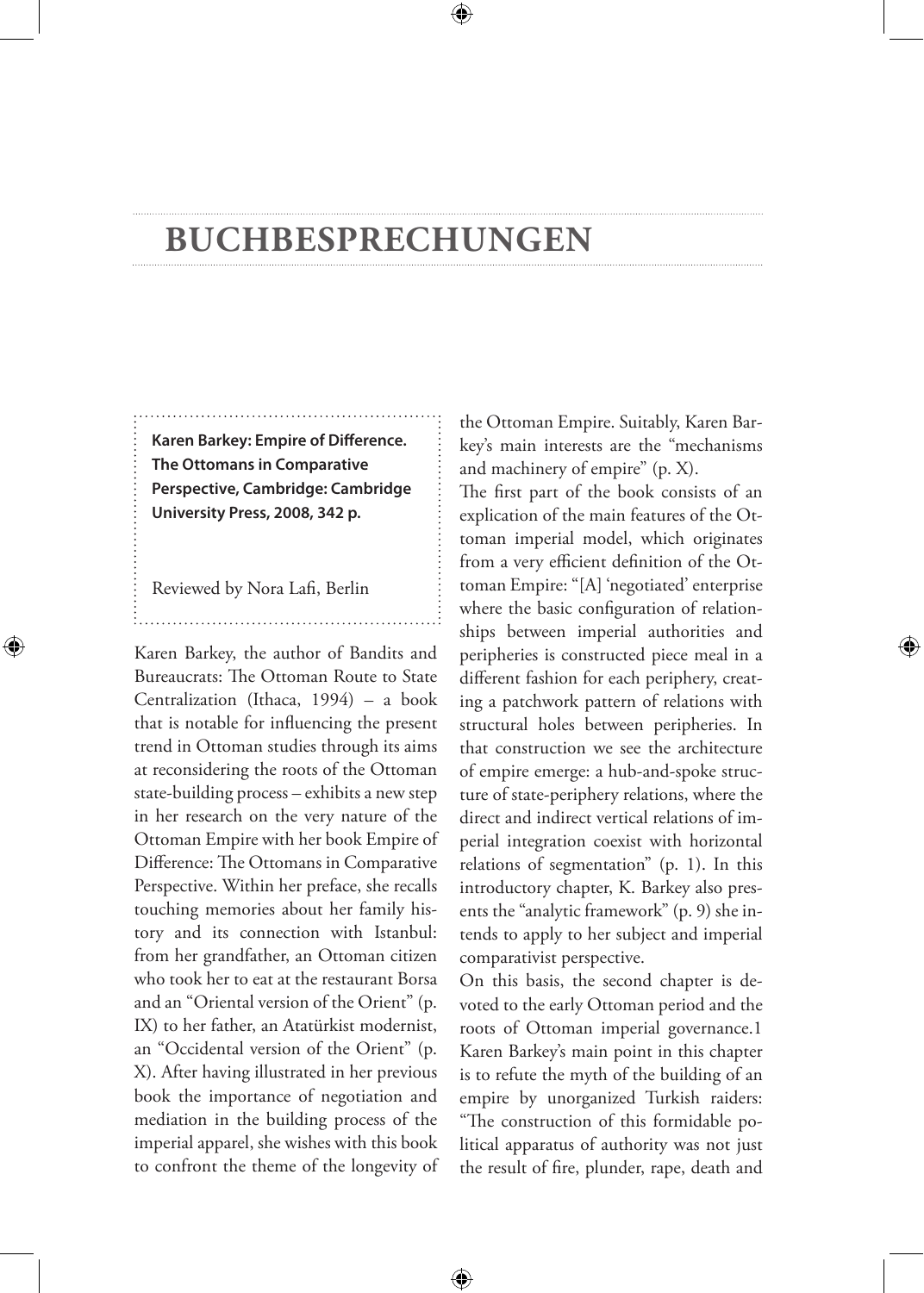Buchbesprechungen **| 123**

destruction. It was also the result of brokerage among different religious, social, and economic groups that formed new social relations, combining diverse ideas and practices and forging new identities" (p. 28). Indeed, brokerage is the key word of this chapter, with which the author illustrates the various modalities of the invention of a new governance based on different heritages from the comparison between the emergence of the Ottomans and the Russians as presented in the work of A. Kappeler. She starts from a description of the frontier between Byzantium and the Seljuks, trying to understand why, among various beylik, the one progressively organized by Osman (1290–1326) and his son Orhan (1326–1359) emerged and managed in a little more than a century to overwhelm the existing power map. Karen Barkey proposes an understanding of these phases that opposes the one inherited from Paul Wittek's analysis, which is based upon the concept of Holy War and in general the religious gâzî ideology, as well as the one promoted by Fuad Köprölü, which refers to a mythical Turkic ethnic identity. Discussing the historiographical decline of the interpretative trends of Cemal Kafadar, Linda Darling and Colin Imber, she also introduces important nuances into the now classical interpretation, as based upon organizational innovation, proposed by Halil Inalcık. Though agreeing with H. Lowry on the complexification effort made by the interpretative model, K. Barkey explains why she cannot be satisfied with the existing literature. With reference to Pierre Bourdieu, for her the key feature was the ability of the early Ottomans to "transform existing horizontal ties into vertical relations of power" (p. 33) and provide for

◈

the "brokerage across networks, recombination through alliances and key moves from one network to another" (p. 34). Everything but a mechanical march towards imperiality and territorial sovereignty. She applies this frame of mind to all the early periods of Ottoman development, and, with reference to the work of Klaus-Peter Matschke, underlines how the relationship with Byzantium was far more complex than a mere confrontation.

Particularly interesting in this chapter is also the analysis of the networks built by the early Ottomans. Karen Barkey presents two very telling graphic reconstructions of the personal networks of Osman and Orhan (pp. 49 and 54). On the questions of religious cohabitation within the new structure, the author underlines both the deep interpenetration - as part of the accommodation process, for example, early Ottoman often marrying Christian princesses, and the progressive building of a culture of differentiation. In this regard, "The boundaries that were established, however, never functioned as rigid and impermeable markers of difference" (p. 62). For Barkey, however, the reign of Murad II (1421–1444) marks a shift, with the Ottomans becoming "more confident in their own local networks, their own localities and identities, and their ability to dominate" (p. 63).

The third chapter, "Becoming an Empire," examines the construction of the state apparel between the 15th and 17th centuries. It starts with the conquest of Constantinople in 1453 and a definition of the new process that began then: "The empire that was built after 1453 became a robust, flexible and adaptative political entity where a patrimonial center, a strong army, and a

⊕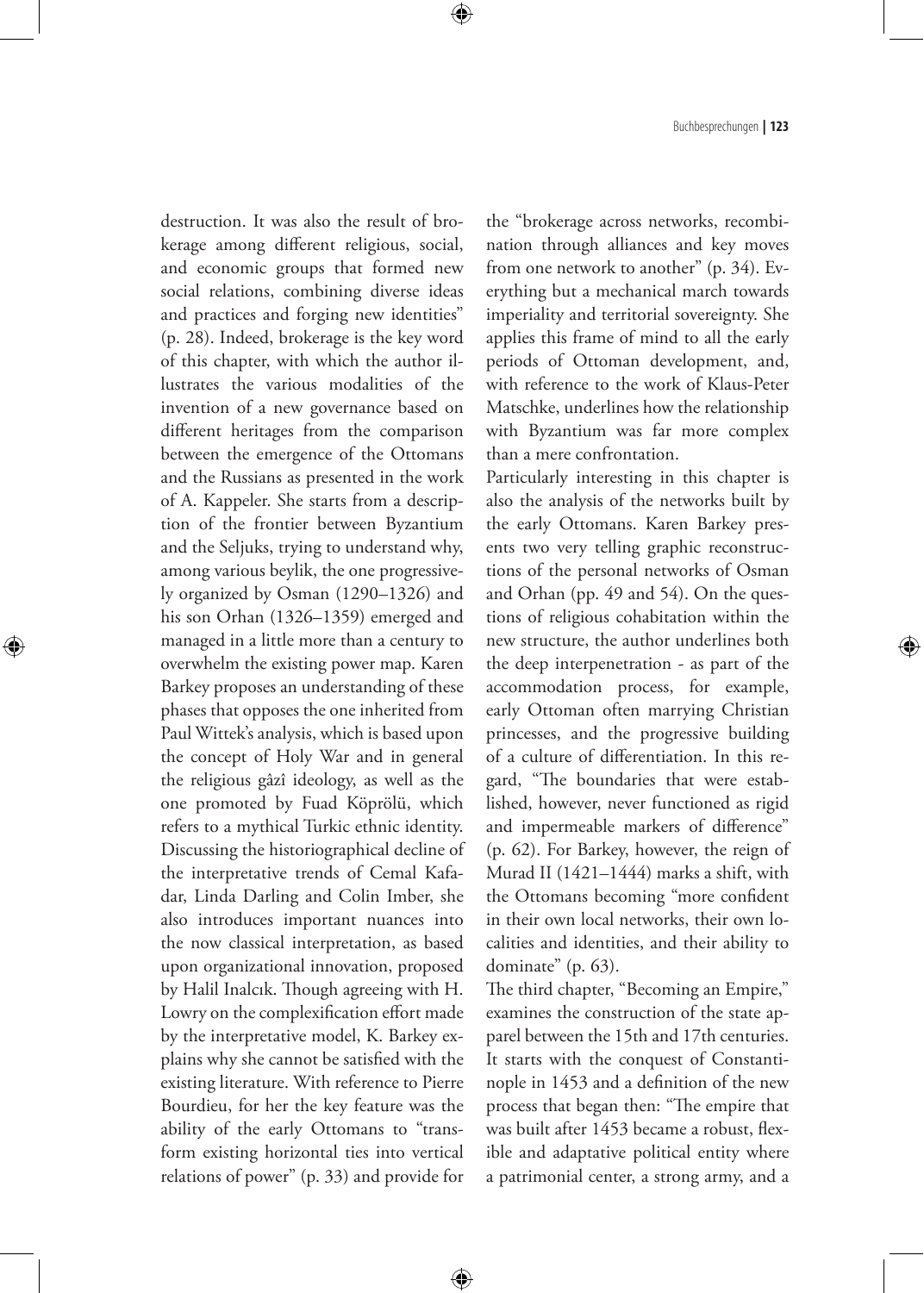**124 |** Buchbesprechungen

dependent and assimilated state elite interconnected with many diverse and multilingual populations ensconced in their ecological and territorial niches. The Ottoman imperial order was to be found in the three components of the empire – legitimacy, control over elites and resources, and the maintenance of diversity – each forged through the relations between state forces and social forces, center and periphery, state and regional elites, and central officials and local populations" (p. 67-68). This is all the strength of K. Barkey's work to put the governance of diversity at the very centre of the definition of Ottoman imperiality. After a short digression on the way institutions evolve – with reference to authors like Kathleen Thelen and Paul Pierson, but with a limited perspective on the question of the Byzantine heritage – in this chapter the author successively explores the different aspects of the Ottoman imperial dimension, such as the constitution of the Imperial Domains and the establishment of the army as a strong social element. The main focus is, however, the question of the management of frontiers and the establishment of provincial rule. Similar to before, diversity is a key word in K. Barkey's analysis. She also discusses the traditional dichotomy between core provinces (tımarlı) and outer provinces (salyanelı), insisting on how the Ottomans generally adapted their governance model according to the results of the negotiation processes with local social forces, with the possible exception of Crete. For Karen Barkey, the key paradigm is "the vertical integration of elites and corporate groups into the political system" (p. 93).

◈

This leads her first to an interpretation of the rhetorical unifying concept of such

⊕

a diverse system, the nizam-i âlem social balance and order, and then to a discussion of the role of Islam, which she stresses the decisive influence of Islamic religious scholars within Istanbul after the conquest of the Arab provinces in the evolution of the Ottoman concepts of governance. This evolution is, however, less documented in K. Barkey's narration, and therefore perhaps less convincing. To remedy this problem she could have focused on the concrete modalities of accommodation and negotiation, – such as petitions (şikayet) and their administrative and political treatment in Istanbul by a specific bureau, which was at the core of both the decision-making process and the growth of the bureaucratic apparel, instead of general ideas. Nonetheless, the chapter remains very useful in its attempt to propose a new model, less static and more dynamic, for an analysis of the construction of Ottoman imperial ideology and practice.

Conceived as the core of the book, the fourth chapter, with tolerance and difference as key paradigms, proposes a broad overview of what is the very nature of Ottoman imperial governance. It begins with a reference to John Locke's appreciation of toleration in an Ottoman context, and a quote of Voltaire that praises Ottoman religious toleration. Opposed to what R.I. Moore called a "persecuting society" (the West), K. Barkey underlines how the Ottoman Empire "pursued policies of accommodation (istimalet)" (p. 110). Instead of developing culturalist theories about Islam and toleration, she analyses Ottoman toleration as a highly imperial feature: "Toleration is neither a quality nor a modern form of 'multiculturalism' in the imperial setting. Rather, it is a means of rule, of ex-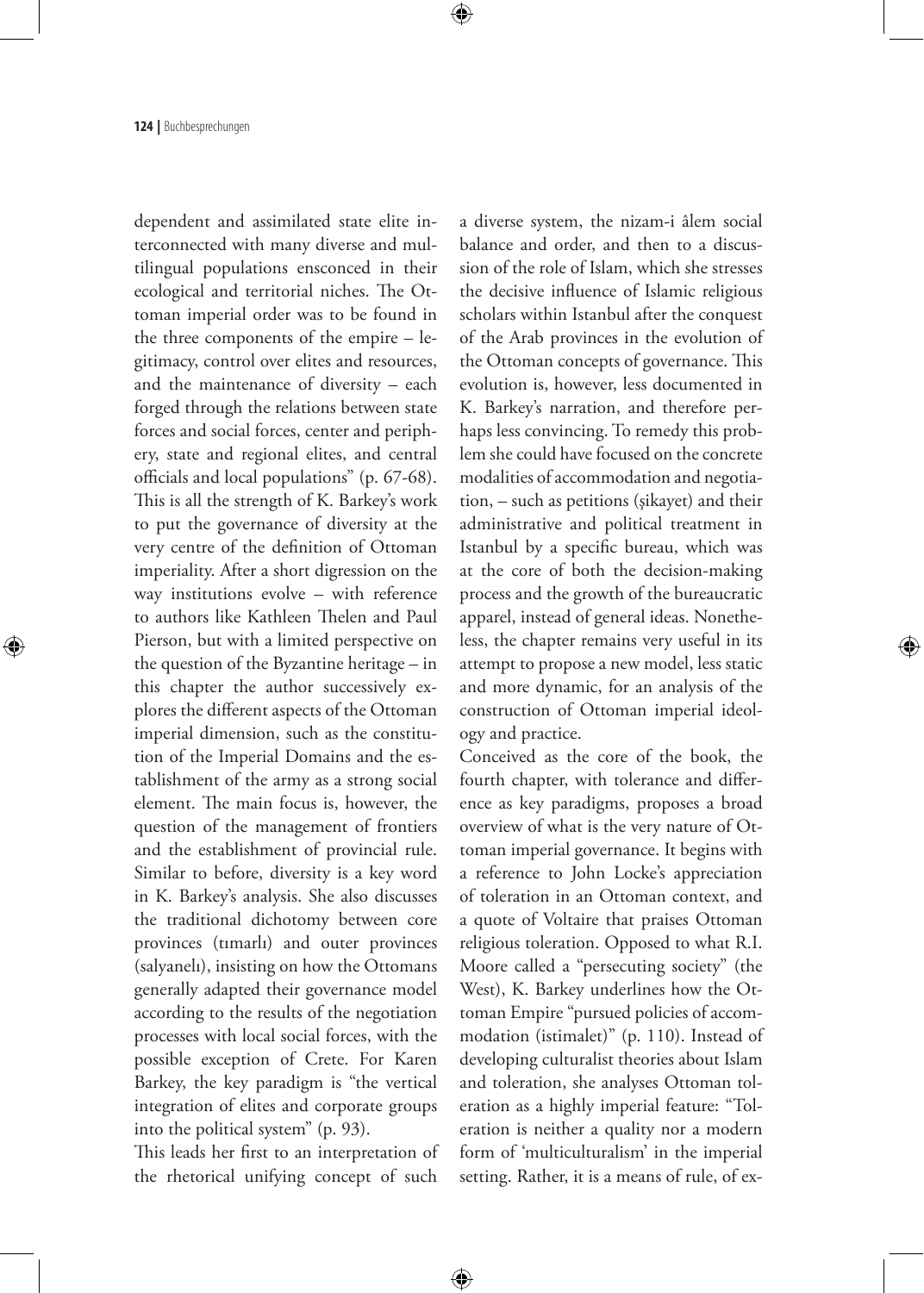Buchbesprechungen **| 125**

tending, consolidating, and enforcing state power… Toleration added to the empire" (p. 110). This perspective, though, does not prevent the author from taking into consideration the episodes of religious persecution the empire experienced. However, she regards them, at least for the first three centuries of the empire, more as moments of crisis and adaptation of the system than expressions of an ontological animosity, with toleration remaining "the negotiated outcome of intergroup relations" (p. 114). The chapter then develops an understanding of the mechanisms of management of differences.

In the fifth chapter about dissent and the sixth about the "eventful" 18th century, Karen Barkey manages to avoid any risk of Ottoman angelism. Using the example of Şeyh Bedreddîn, the kızılbaş and the Celalis, as well as the imperial response to Islamic ultra-orthodoxy or Jewish messianism in the 17th century, she underlines how alternative forms of religiosity were a challenge to the negotiated imperial order. This leads her to view the 18th century as the turning point in Ottoman history, almost the end of a golden age.

◈

In point of fact, Part II examines the transformations of the 18th century. It begins with a chronological chapter, the main milestones of which are the Edirne events of 1703, the Patrona Halil revolt of 1730 and the Sened-i Ittifak of 1808. These events are presented as elements of the major changes in what made the Ottoman balance, which she described in the first part of the book. Chapter seven is then logically on the construction of new, or newly interpreted, imperial governance features: tax farming and the refashioning of the relationship between the empire and

⊕

local elite. This chapter ends with considerations about what the author calls "the transitional modernity of notables" (p. 256).

The last chapter of the book is devoted to the struggle of the Ottoman Empire with the concept of the nation-state, when "complexity, that had been a basis of legitimacy, became a source of dispersed loyalty" (p. 295), with a focus on what K. Barkey describes as "three options of identity" (p. 290): the Tanzimat, Abdülhamid II and the Young Turks, as well as on the process of state centralization. This final narrative, to which much less attention is given than to the previous periods, somewhat recounts the narrative system the author built to what she had been struggling with for almost 300 pages: the inertia of topoi. The 19th century is indeed seen as a long period of decline, whose roots lie in the very nature of an empire unable to fight with its new organization against localisms and nationalisms. However, the reforms of the Tanzimat and of the Constitutional Period – the content of which was negotiated along communication lines between centre and periphery, an element typical of the old regime (a negotiation again, the Istanbul BOA archives show, and not the mere importation of a ready-to-use modernity) – were maybe also an illustration of the specific nature of the Ottoman Empire. They created, where the Ottomans were able to fight European imperialism, after phases of clash and tension, a new negotiated balance, which in many cases lasted for decades. In the end, it took an event of unprecedented force in the history of mankind, World War I, to destroy the renewed system. Its decline was not yet sealed in 1800.